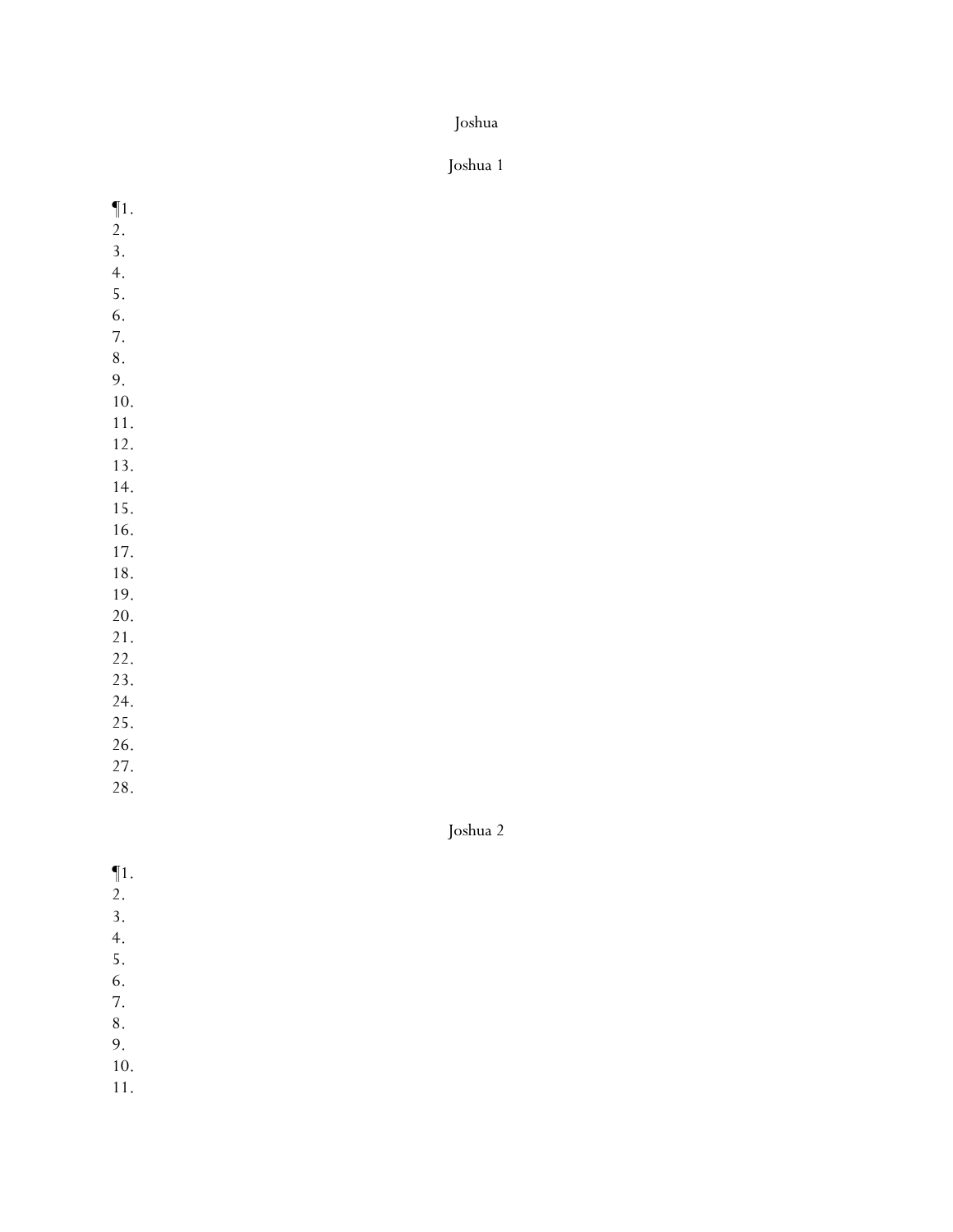- 13.
- 14.
- 15.
- 16.
- 17.
- 18.
- 19.
- 20.
- 21. 22.
- 23.
- 24.
- 25.
- 26.
- 27.

28.

#### Joshua 3

- ¶1.
- 2.
- 3.
- 4.
- 5.
- 6.
- 7.

9.

10.

11.

12.

13. And it shall come to pass, when the soles of the feet of the priests who bear the ark of Jehovah, Lord of all the earth, come to rest in the waters of Jordan, the waters of Jordan shall be cut off from the waters coming down from above, and they will stand up in one heap.

14.

15.

16.

17.

18.

19.

20.

21.

22.

<sup>8.</sup> And you shall command the priests who bear the ark of the covenant, saying, "When *y*ou come to the brink of the waters of Jordan, you shall stand still in Jordan."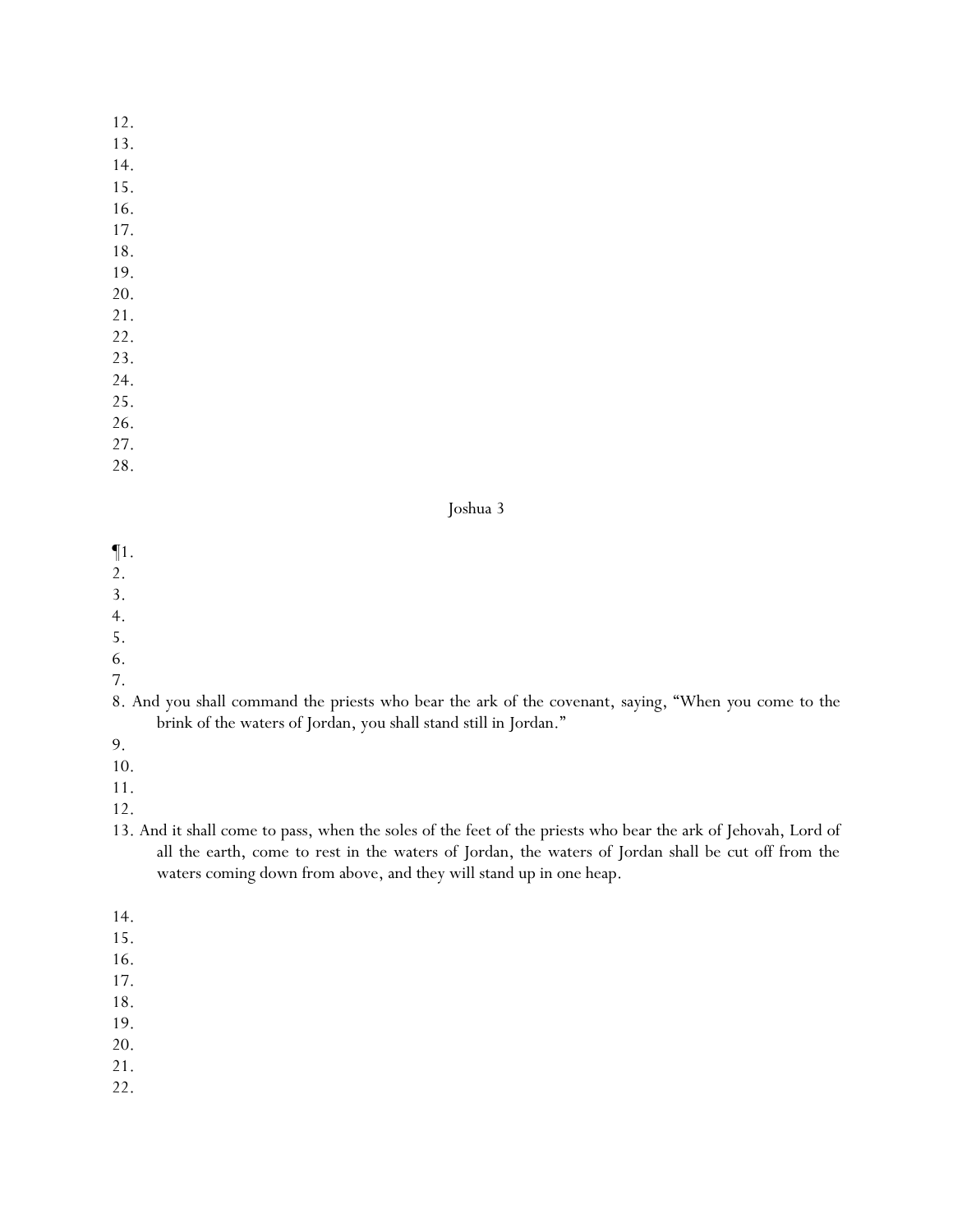- 23.
- 24.
- 25.
- 26.
- 27.
- 28.

- ¶1.
- $\overline{2}$ .
- 3.
- 4.
- 5.
- 6. 7.
- 8.
- 9.
- 10.
- 11.
- 12.
- 13.
- 14. 15.
- 16.
- 17.
- 18.
- 19.
- 20.
- 21.
- 22.
- 23. 24.
- 25.
- 26.
- 27.
- 28.

- ¶1.
- 2.
- 3.
- 4.
- 5.
- 6.
- 
-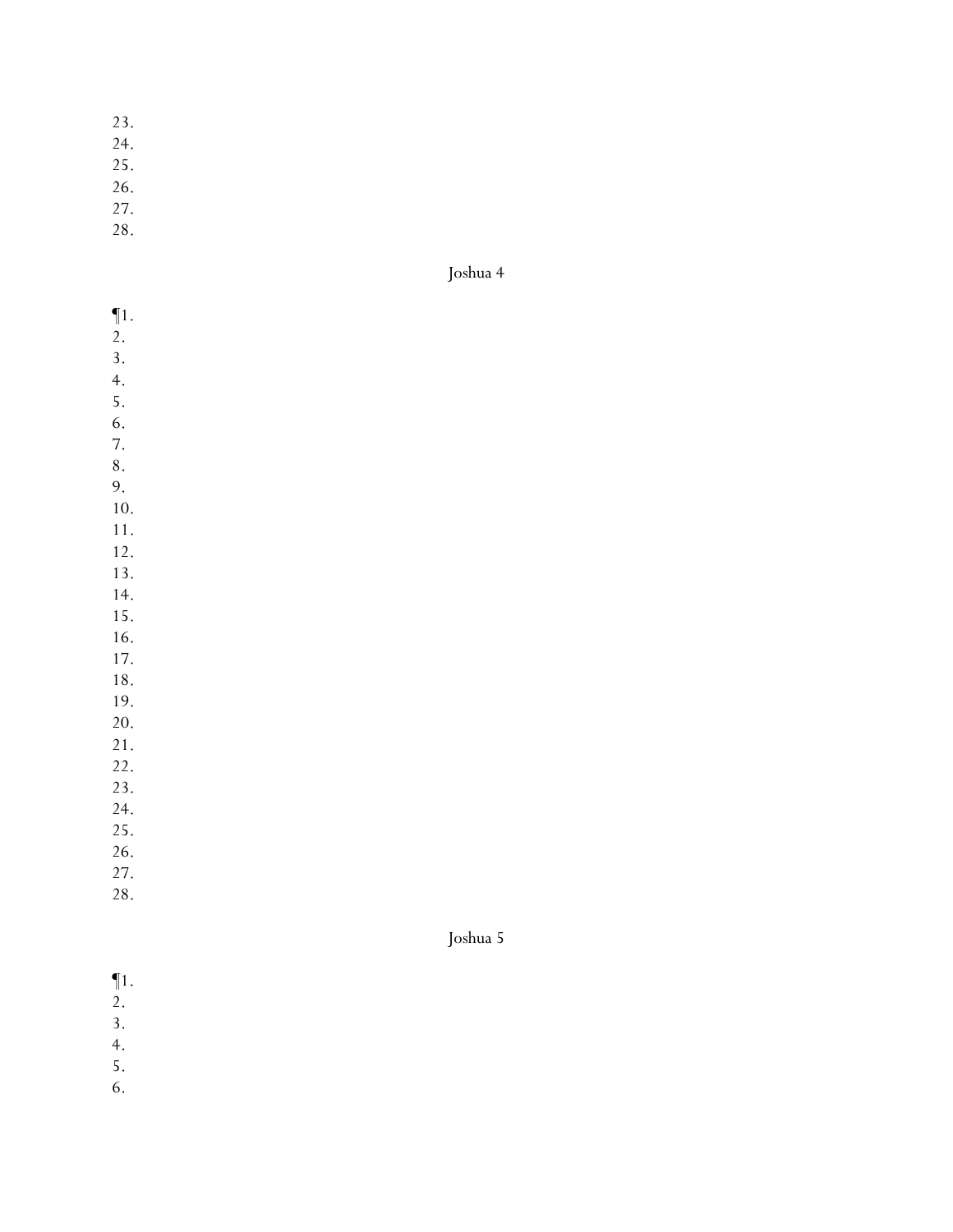- 8.
- 9.
- 10. 11.
- 12.
- 13.
- 14.
- 15.
- 16.
- 17.
- 18.
- 19.
- 20. 21.
- 22.
- 23.
- 24.
- 25.
- 26.
- 27.
- 28.

- ¶1.
- 2.
- 3.
- 4. 5.
- 6.
- 7.
- 8.
- 9.
- 10.
- 11.
- 12.
- 13. 14.
- 15.
- 16.
- 17.
- 18.
- 19.
- 20.
- 21.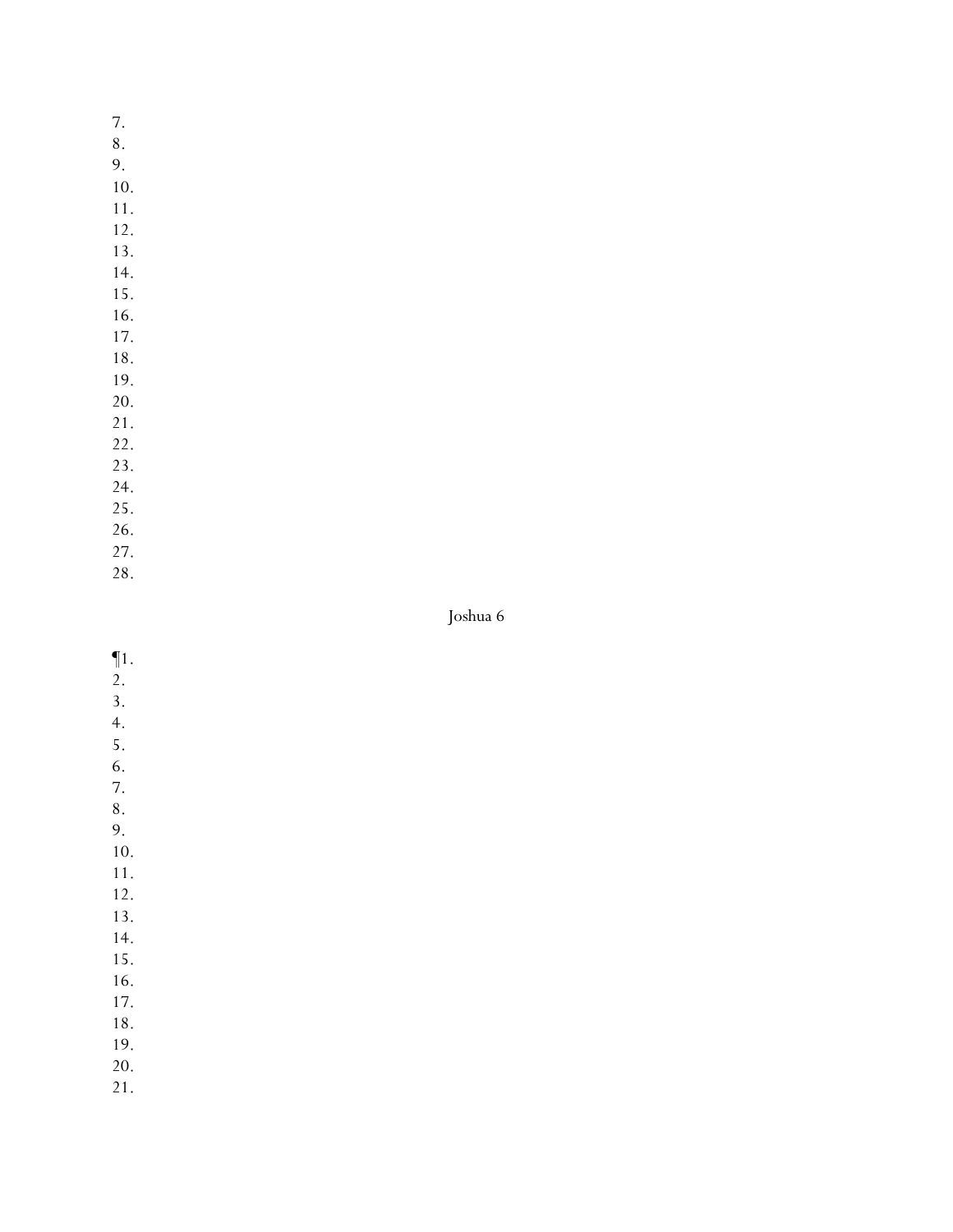- 22.
- 23.
- 24.
- 25.
- 26.
- 27.
- 28.

¶1. 2. 3. 4.

| $\P1.$<br>2.                                                                         |
|--------------------------------------------------------------------------------------|
| 3.                                                                                   |
| 4.                                                                                   |
| 5.                                                                                   |
| 6.                                                                                   |
| 7.                                                                                   |
| 8. Oh, my Lord, what shall I say when Israel has turned his back before his enemies? |
| 9.                                                                                   |
| $10.$                                                                                |
| $11.$                                                                                |
| 12.                                                                                  |
| 13.                                                                                  |
| 14.                                                                                  |
| 15.                                                                                  |
| 16.                                                                                  |
| 17.                                                                                  |
| 18.                                                                                  |
| 19.                                                                                  |
| 20.                                                                                  |
| 21.                                                                                  |
| 22.                                                                                  |
| 23.                                                                                  |
| 24.                                                                                  |
| 25.                                                                                  |
| 26.                                                                                  |
| 27.                                                                                  |
| 28.                                                                                  |
| 28.                                                                                  |
|                                                                                      |
| Joshua 8                                                                             |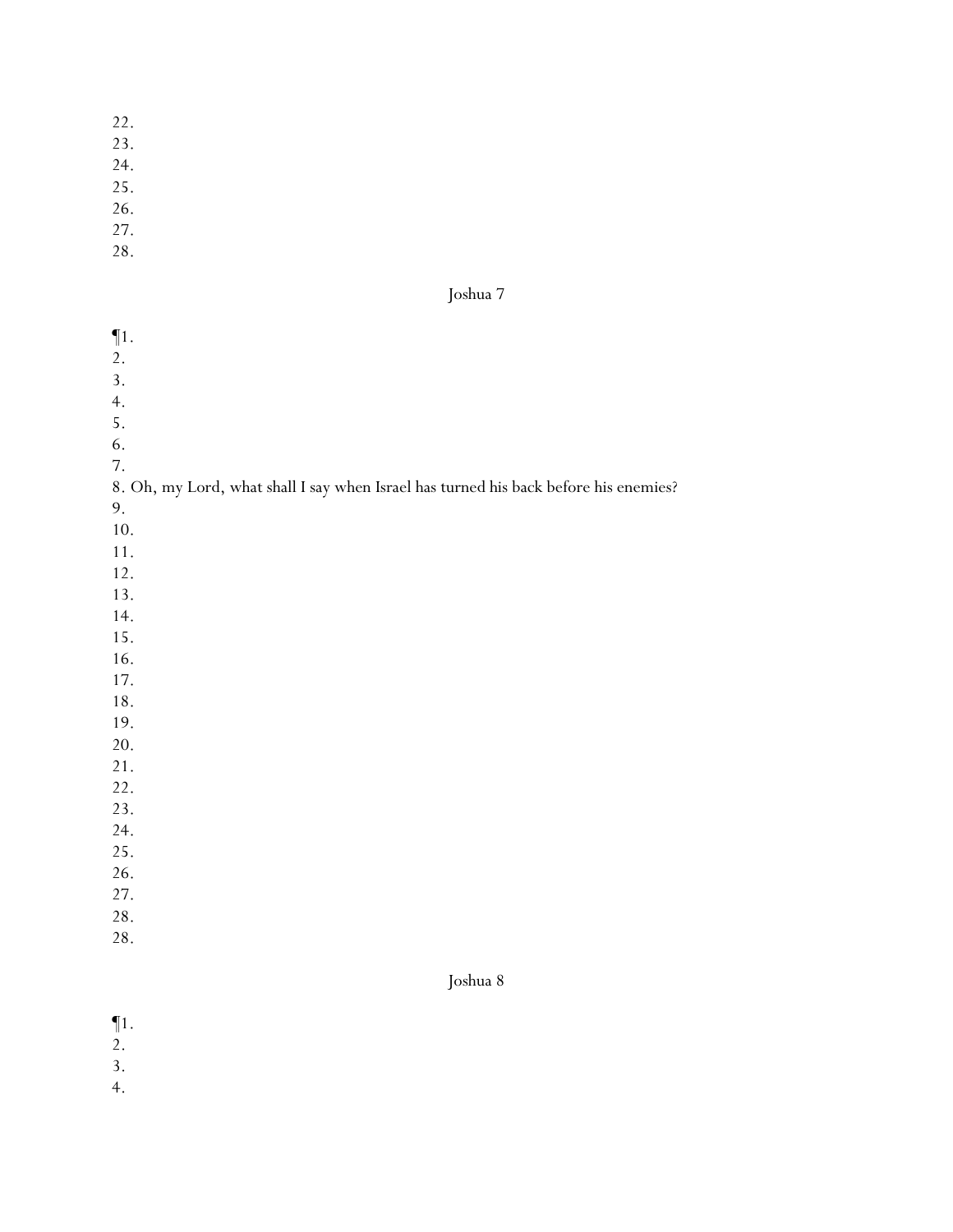- 6.
- 7.
- 8. 9.
- 10.
- 11.
- 12.
- 13.
- 14.
- 15.
- 16. 17.
- 18.
- 19.
- 20.
- 21.
- 22.
- 23.
- 24.
- 25.
- 26.
- 27.
- 28.

- ¶1.
- $\overline{2}$ .
- 3.
- 4. 5.
- 6.
- 7.
- 8.
- 9.
- 10.
- 11.
- 12.
- 13.
- 14. 15.
- 16.
- 17.
- 18.
- 19.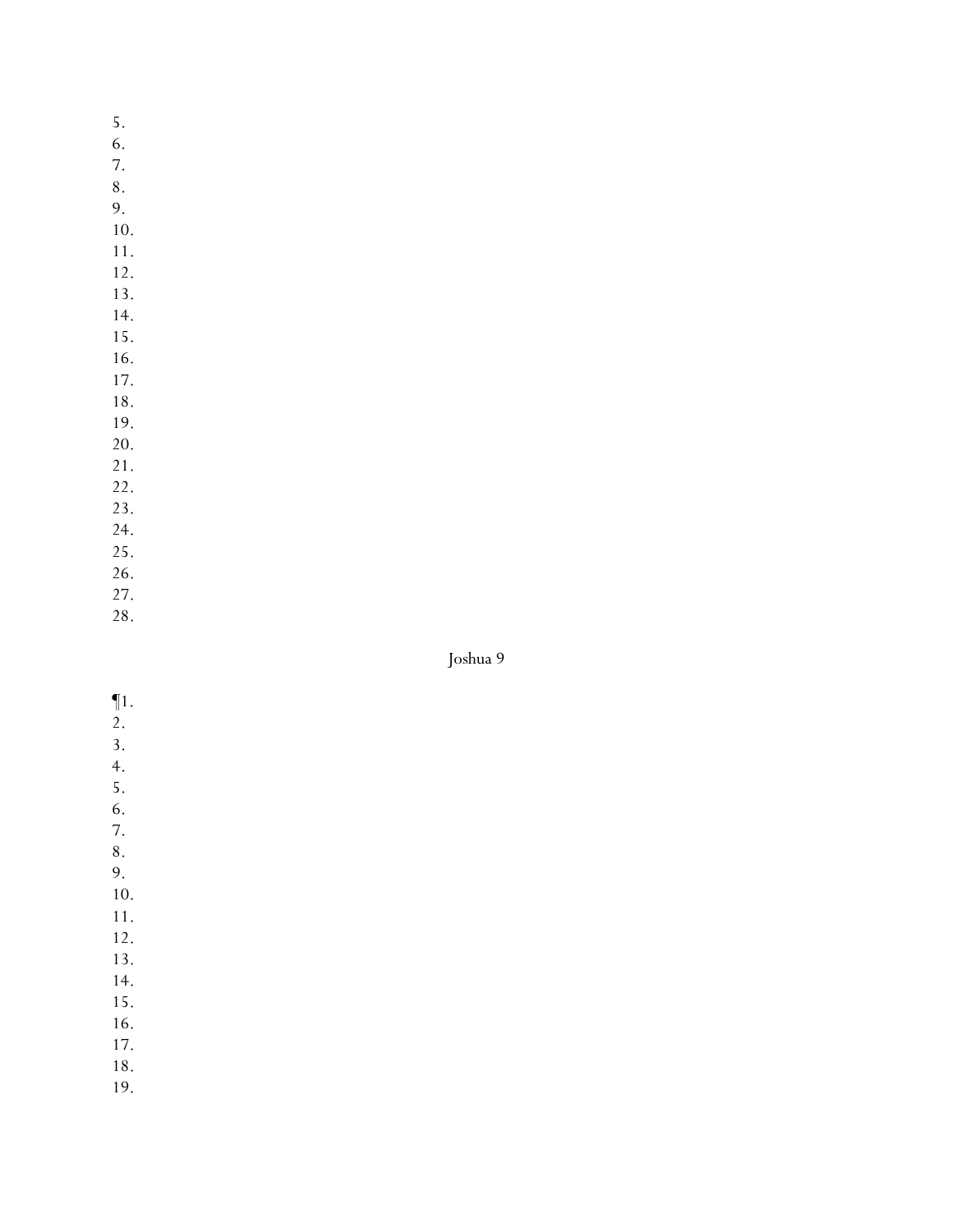- 20.
- 21.
- 22.
- 23.
- 24.
- 25.
- 26.
- 27.
- 28.

Joshua 10

- ¶1.
- 2.
- 3.
- 4.
- 5.
- 6. 7.
- 8.
- 9.
- 10.
- 11.
- 12. 13.
- 14.
- 15.
- 16.
- 17.
- 18.
- 19.
- 20. 21.
- 22.
- 23.
- 24.
- 25.
- 26.
- 27.
- 28.

- ¶1.
- 2.
- 3.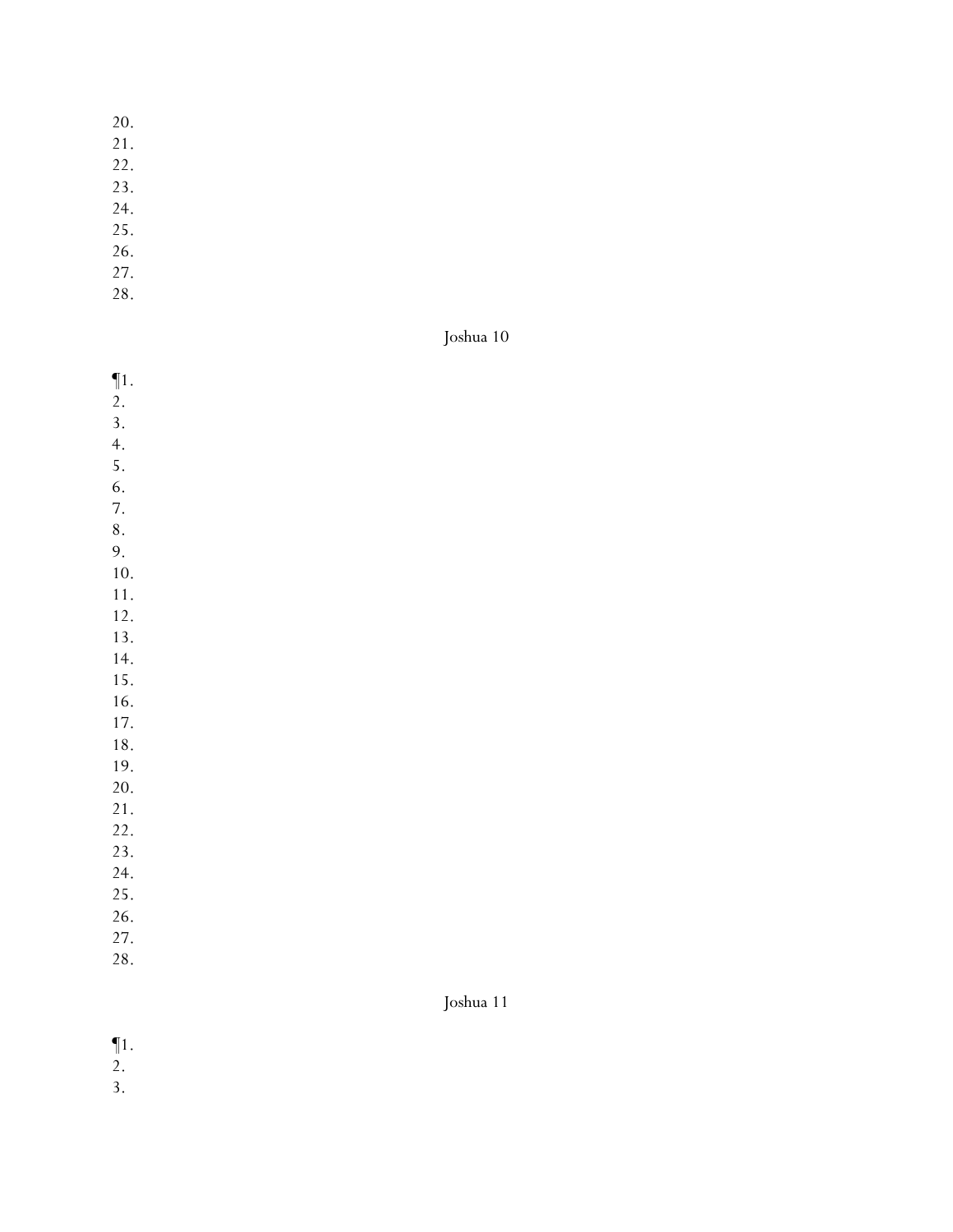- 4.
- 5.
- 6. 7.
- 8.
- 9.
- 10.
- 11.
- 12.
- 13.
- 14.
- 15. 16.
- 17.
- 18.
- 19.
- 20.
- 21.
- 22.
- 23.
- 24. 25.
- 26.
- 27.
- 28.

- $\P1$ .
- 2.
- 3.
- 4.
- 5. 6.
- 7.
- 8.
- 9.
- 10.
- 11.
- 12.
- 13.
- 14.
- 15.
- 16. 17.
- 18.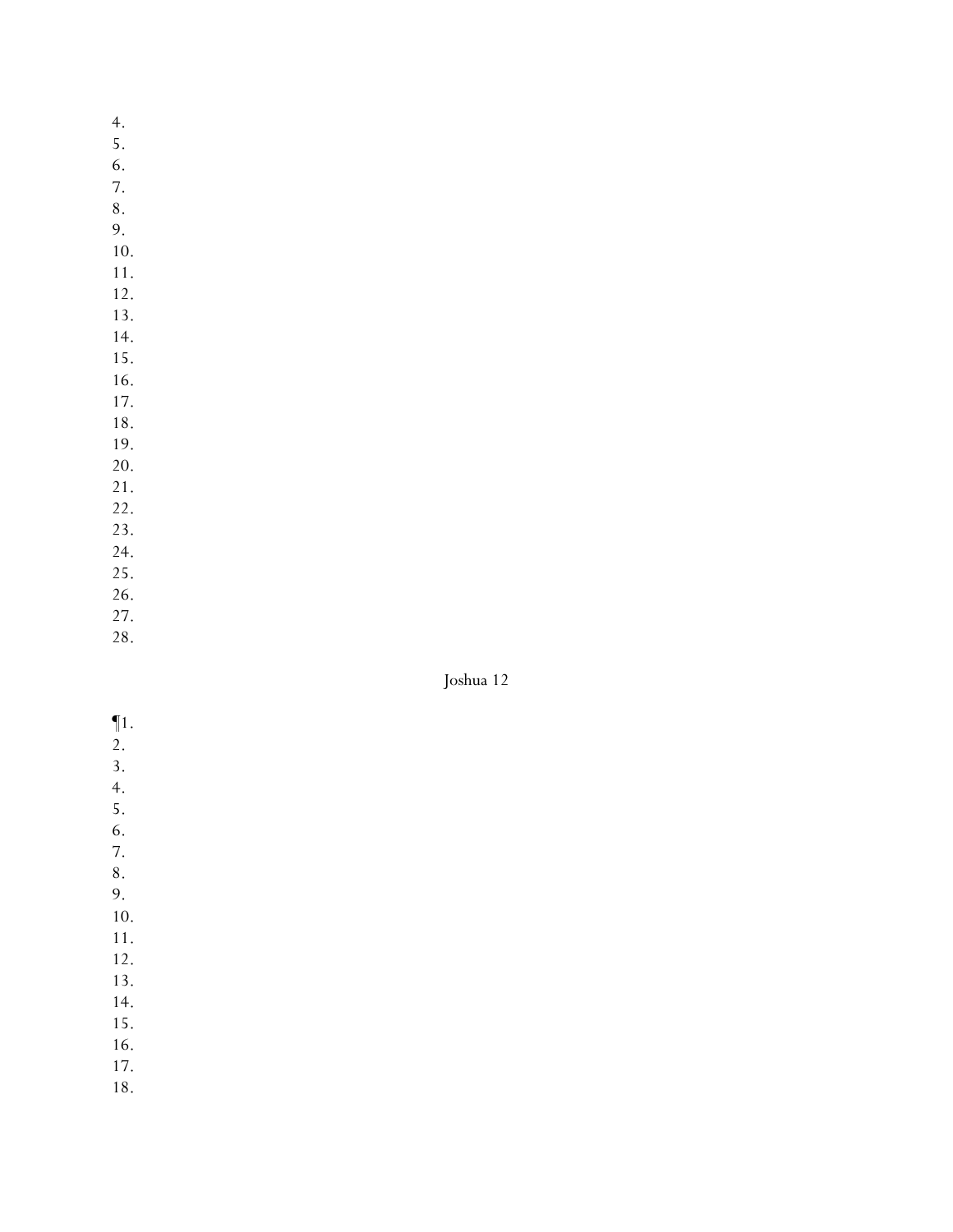- 19.
- 20.
- 21.
- 22.
- 23.
- 24.
- 25.
- 26. 27.
- 28.
- 

Joshua 13

¶1.

- 2. 3.
- 4.
- 5.
- 6.
- 7.
- 8. 9.
- 10.
- 11.

12.

- 13.
- 14. 15.
- 16.
- 17.
- 18.
- 19.
- 20.
- 21.
- 22. 23.
- 24.
- 25.
- 26.
- 27.
- 28.

- ¶1.
- 2.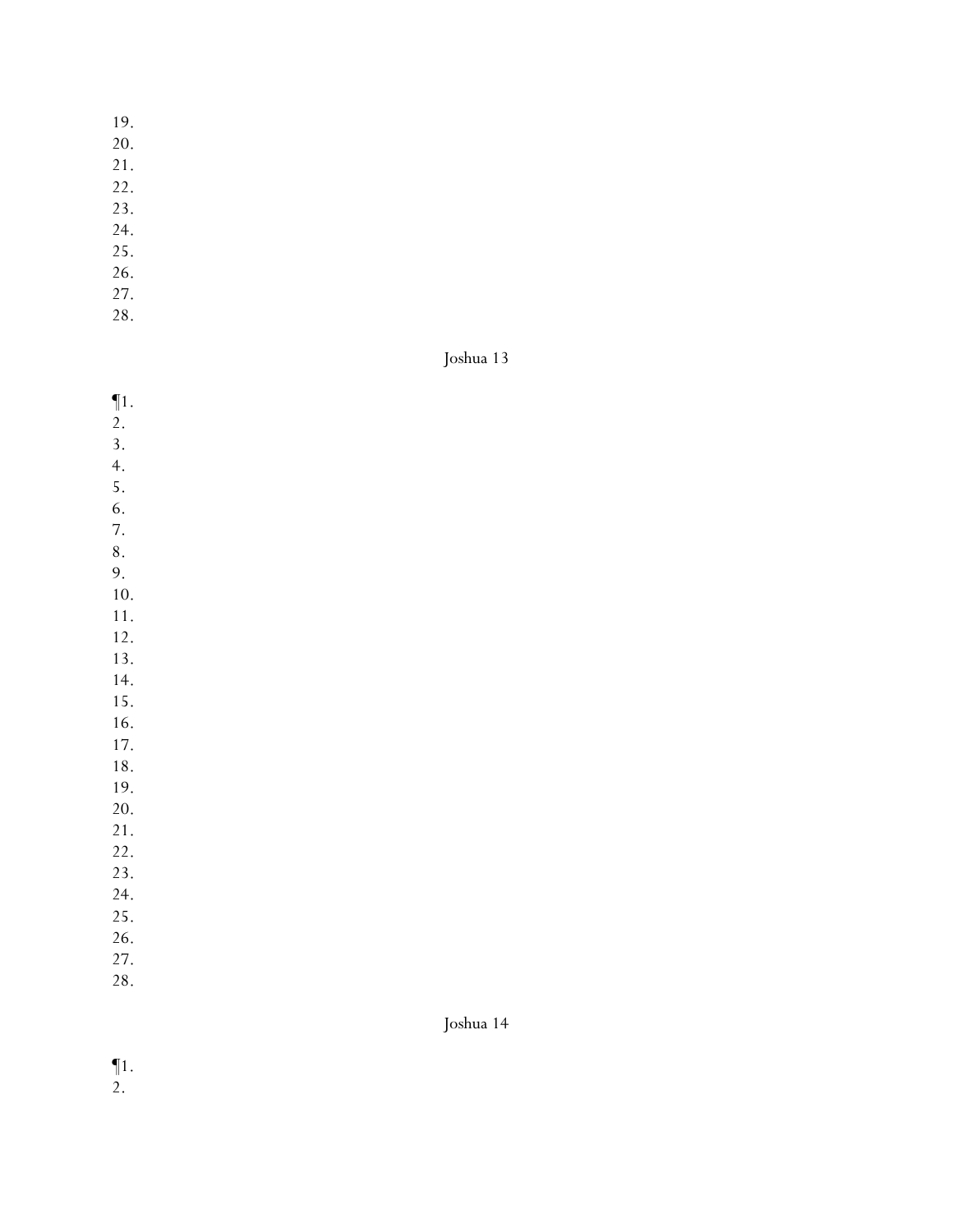- 3.
- 4.
- 5.
- 6. 7.
- 8.
- 9.
- 10.
- 11.
- 12.
- 13.
- 14.
- 15.
- 16.
- 17. 18.
- 19.
- 20.
- 21.
- 22.
- 23.
- 24.
- 25.
- 26.
- 27.
- 28.



- ¶1.
- 2. 3.
- 4.
- 5.
- 6.
- 7.
- 8.
- 9.
- 10.
- 11.
- 12. 13.
- 14.
- 15.
- 16.
- 17.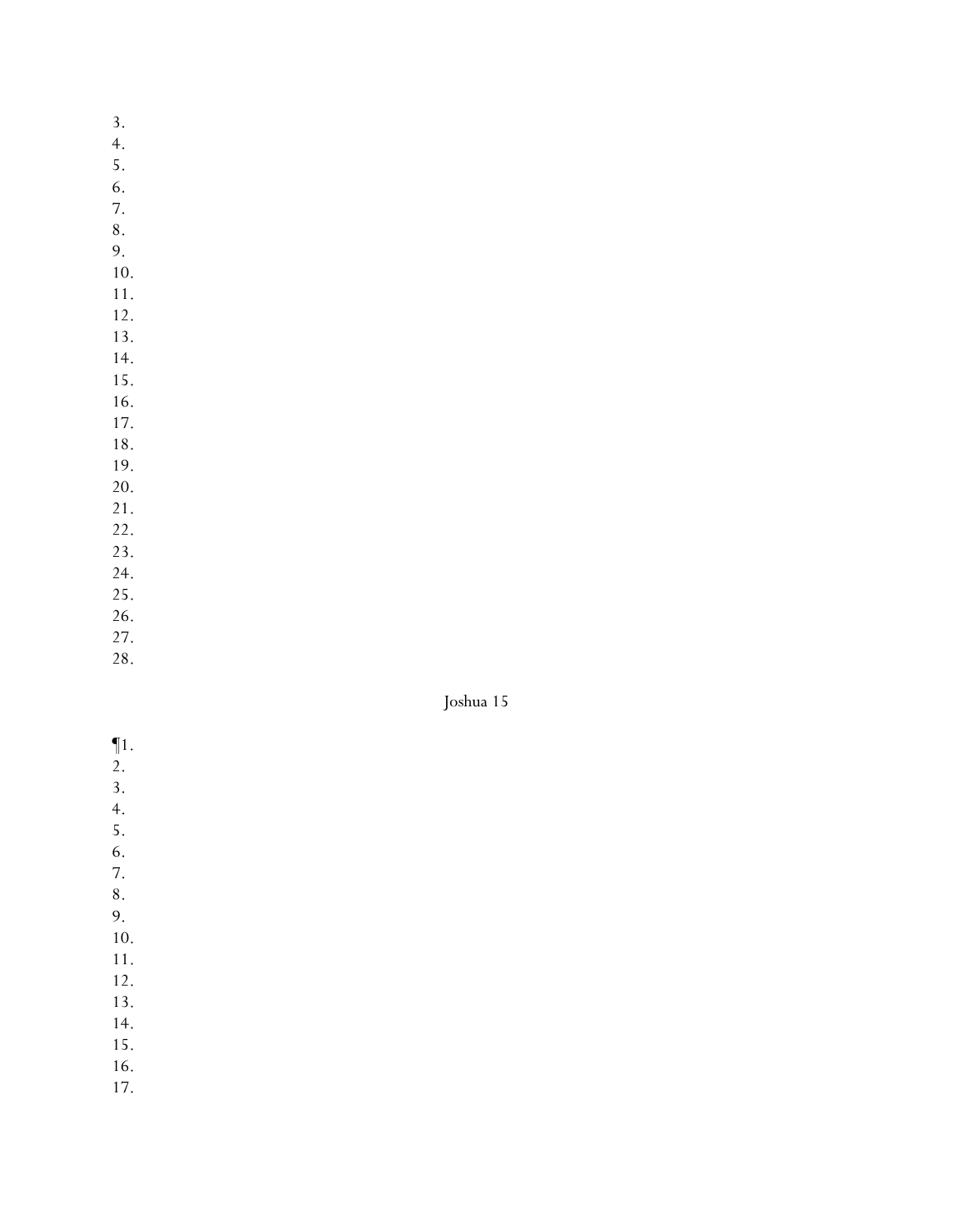- 18.
- 19.
- 20.
- 21.
- 22.
- 23.
- 24.
- 25. 26.
- 27.
- 28.

- ¶1.
- 2.
- 3.
- 4.
- 5. 6.
- 7.
- 8.
- 9.
- 10.
- 11. 12.
- 13.
- 14.
- 15.
- 16.
- 17.
- 18.
- 19. 20.
- 21.
- 22.
- 23.
- 24.
- 25.
- 26.
- 27. 28.
- 

Joshua 17

¶1.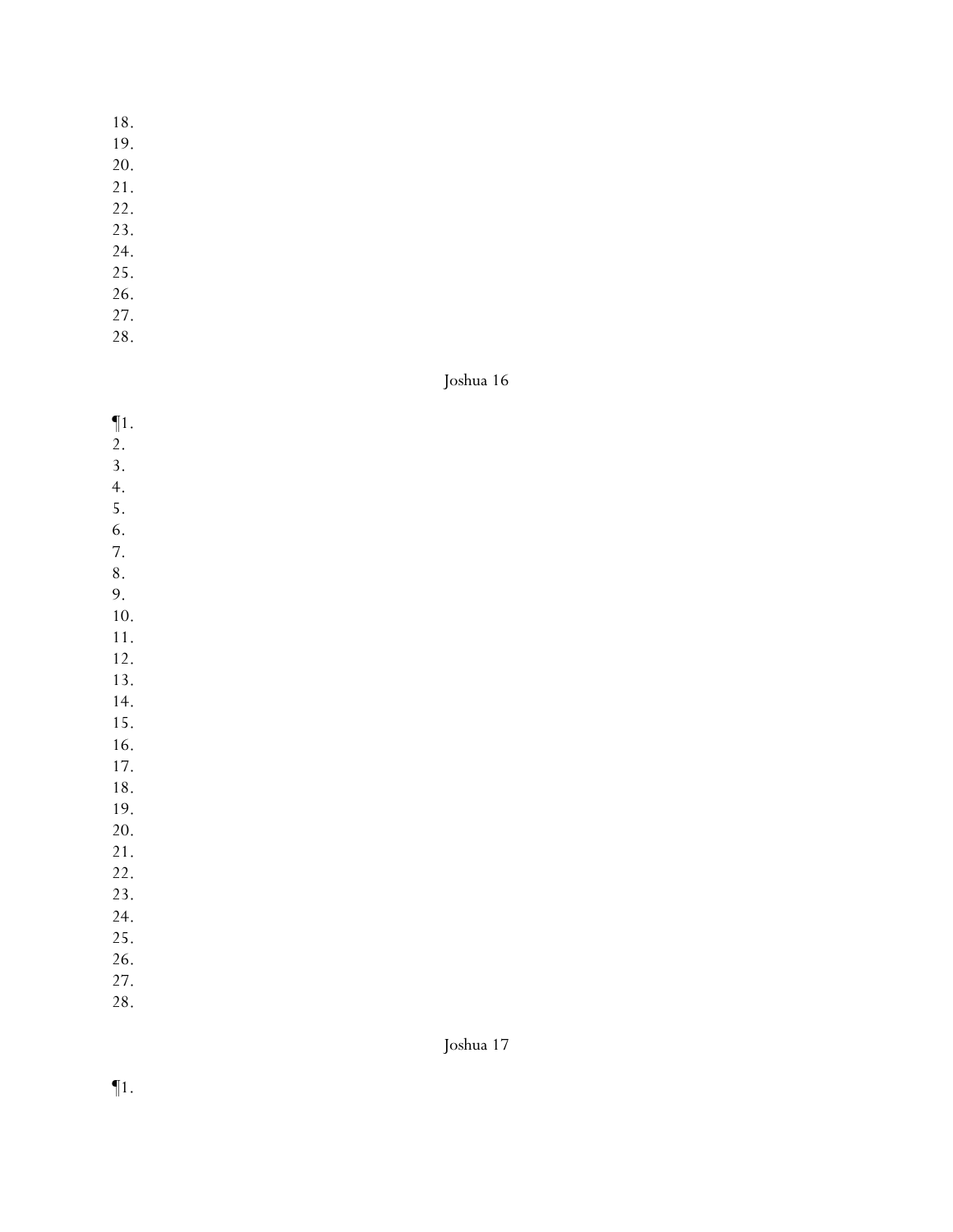- 2.
- 3.
- 4.
- 5. 6.
- 7.
- 8.
- 9.
- 10.
- 11.
- 12.
- 13. 14.
- 15.
- 16.
- 19.
- 20.
- 21.
- 22.
- 23.
- 24. 25.
- 26.
- 27.
- 28.

- ¶1.
- 2.
- 3.
- 4.
- 5. 6.
- 7.
- 8.
- 9.
- 10.
- 11. 12.
- 13.
- 14.
- 15.
- 16.
- 17.
- 18.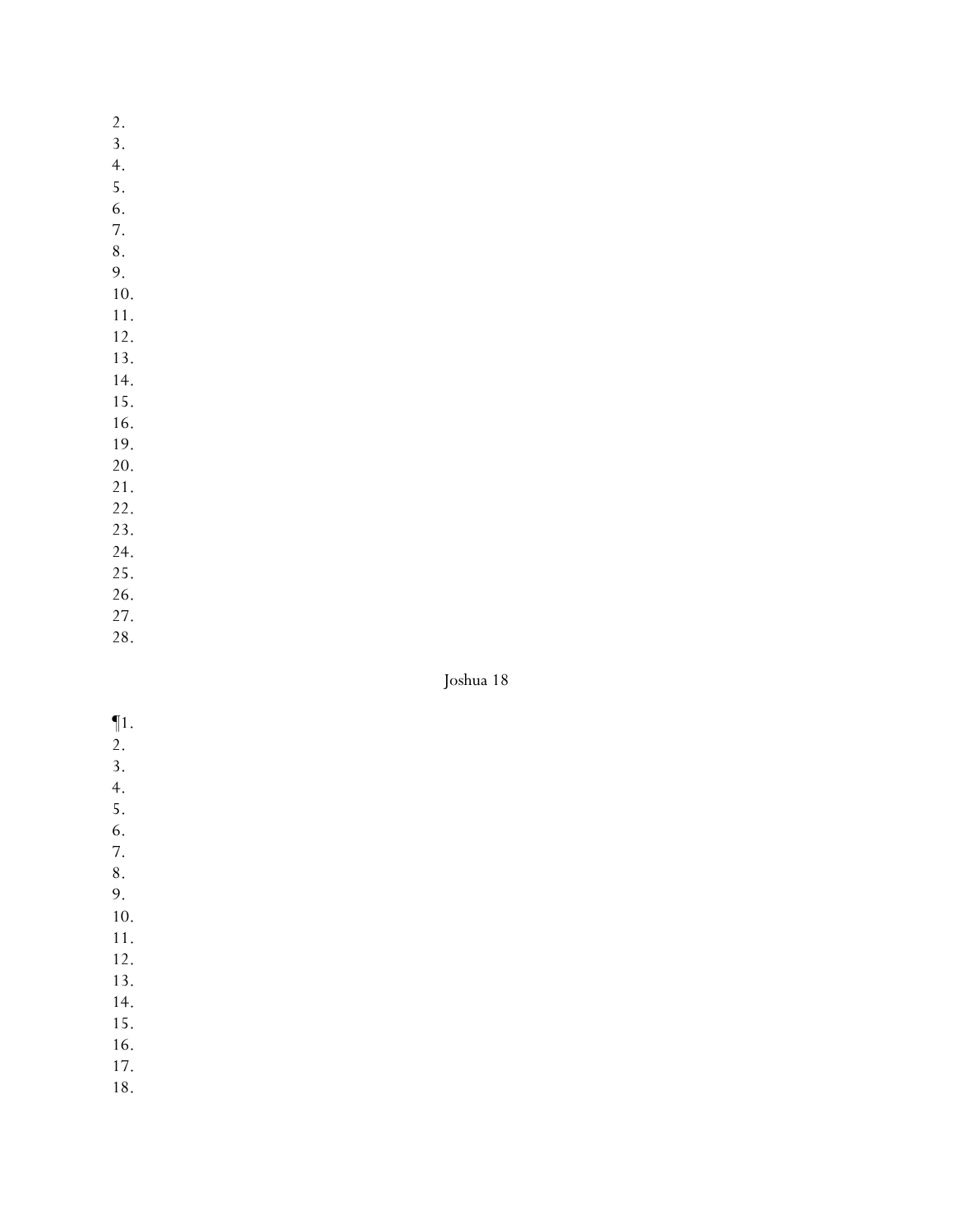- 19.
- 20.
- 21.
- 22.
- 23.
- 24.
- 25.
- 26.
- 27.
- 28.

Joshua 19

¶1.

- 2.
- 3. 4.
- 5.
- 6.
- 7.
- 8.
- 9.
- 10.
- 11. 12.

13.

- 14.
- 15.
- 16.
- 17. 18.
- 19.
- 20.
- 21.
- 22.
- 23.
- 24. 25.
- 26.
- 27.
- 28.

Joshua 20

¶1.

2.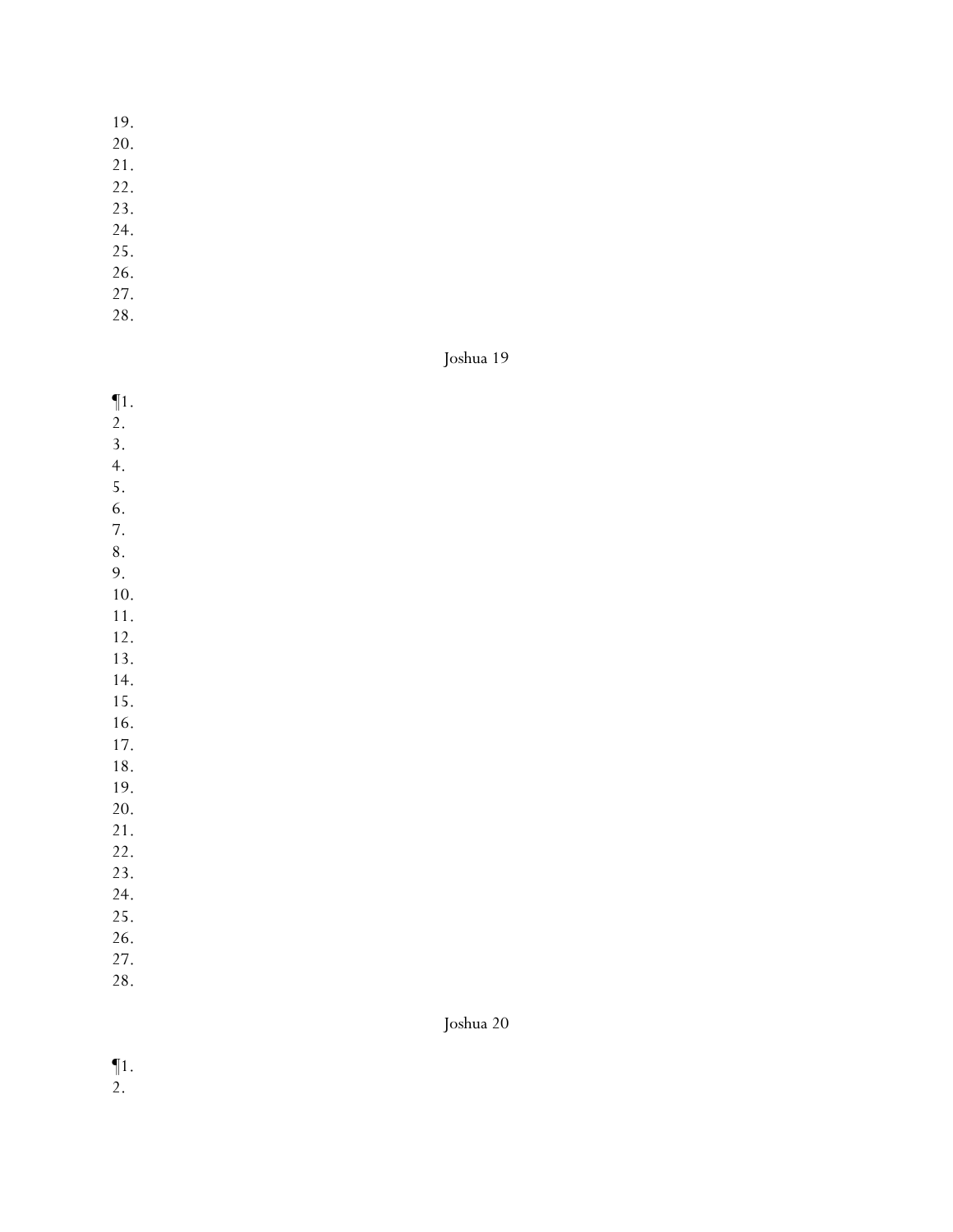- 3.
- 4.
- 5.
- 6. 7.
- 8.
- 9.
- 10.
- 11.
- 12.
- 13.
- 14.
- 15.
- 16.
- 17. 18.
- 19.
- 20.
- 21.
- 22.
- 23.
- 24.
- 25.
- 26.
- 27.
- 28.



- ¶1.
- 2. 3.
- 4.
- 5.
- 6.
- 7.
- 8.
- 9.
- 10.
- 11.
- 12. 13.
- 14.
- 15.
- 16.
- 17.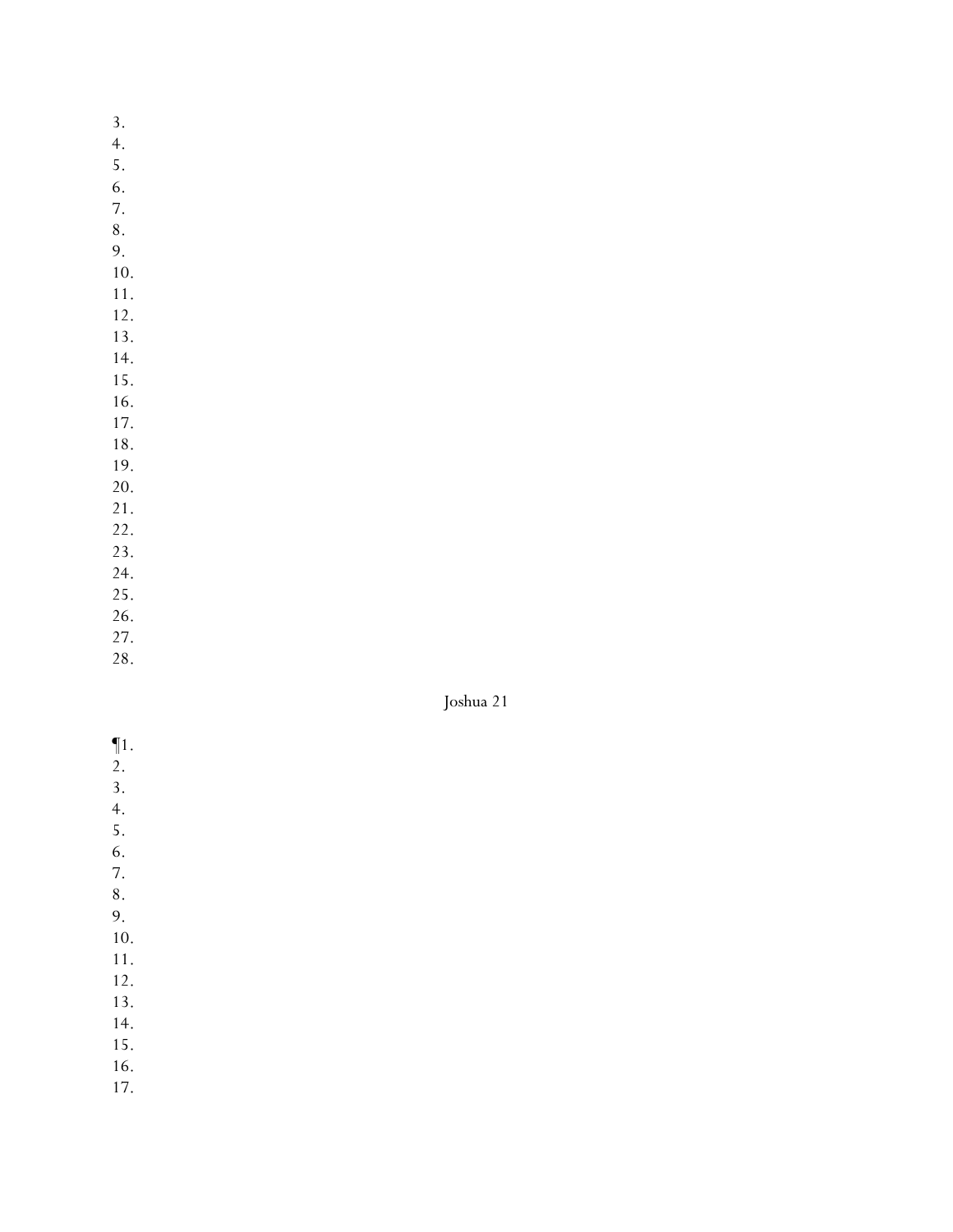- 18.
- 19.
- 20.
- 21.
- 22.
- 23.
- 24. 25.
- 26.
- 27.
- 28.

Joshua 22

- ¶1.
- 2.
- 3.
- 4. 5.
- 6.
- 7.
- 8.
- 9.
- 10. 11.
- 12.
- 13.
- 14.
- 15.
- 16.
- 17.
- 18. 19.
- 20.
- 21.
- 22.
- 23.
- 24.
- 25.
- 26. 27.
- 28.

¶1.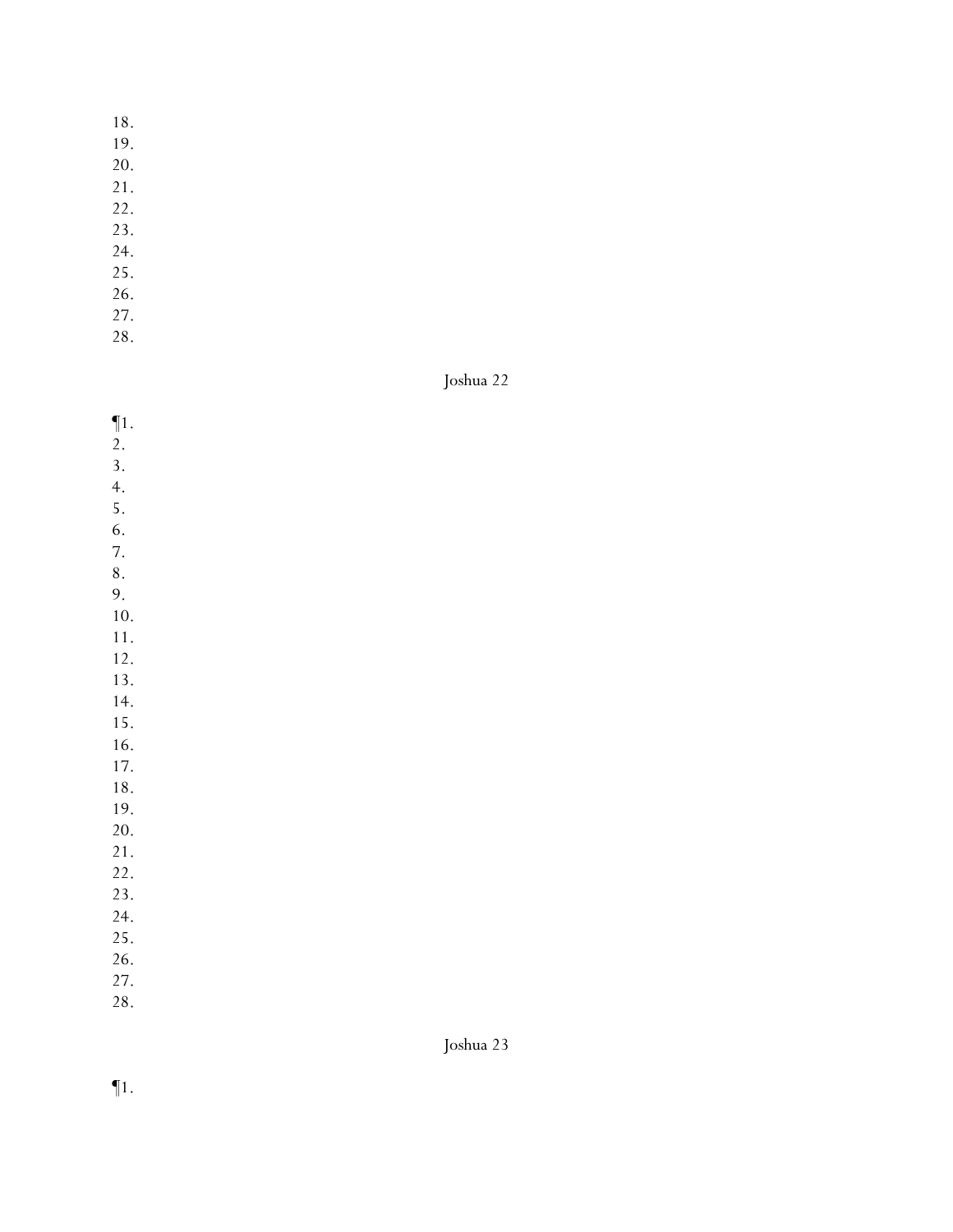- 2.
- 3.
- 4.
- 5.
- 6.
- 7.
- 8.
- 9.
- 10.
- 11.
- 12.
- 13. And I know for certain that Jehovah will no more drive out these Gentiles before *y*ou, but they will be for a trap and a snare for you, even a thorn<sup>1</sup> in your sides and a prick in your eyes.
- 14. Now, behold, today I am going the way of all the earth, and *y*ou know with all *y*our heart and with all *y*our soul that not one thing has failed of all the good things that Jehovah *y*our God has said concerning *y*ou. They all have come to pass for you; not one of them has failed.
- 15.
- 16.
- 17.
- 18.
- 19.
- 20.
- 21.
- 22.
- 23. 24.
- 25.
- 26.
- 27.
- 28.

- ¶1.
- 2.
- 3.
- 4.
- 5.
- 6.
- 7.

8.

9.

10.

11.

12.

<sup>1</sup> Literally, a whip.